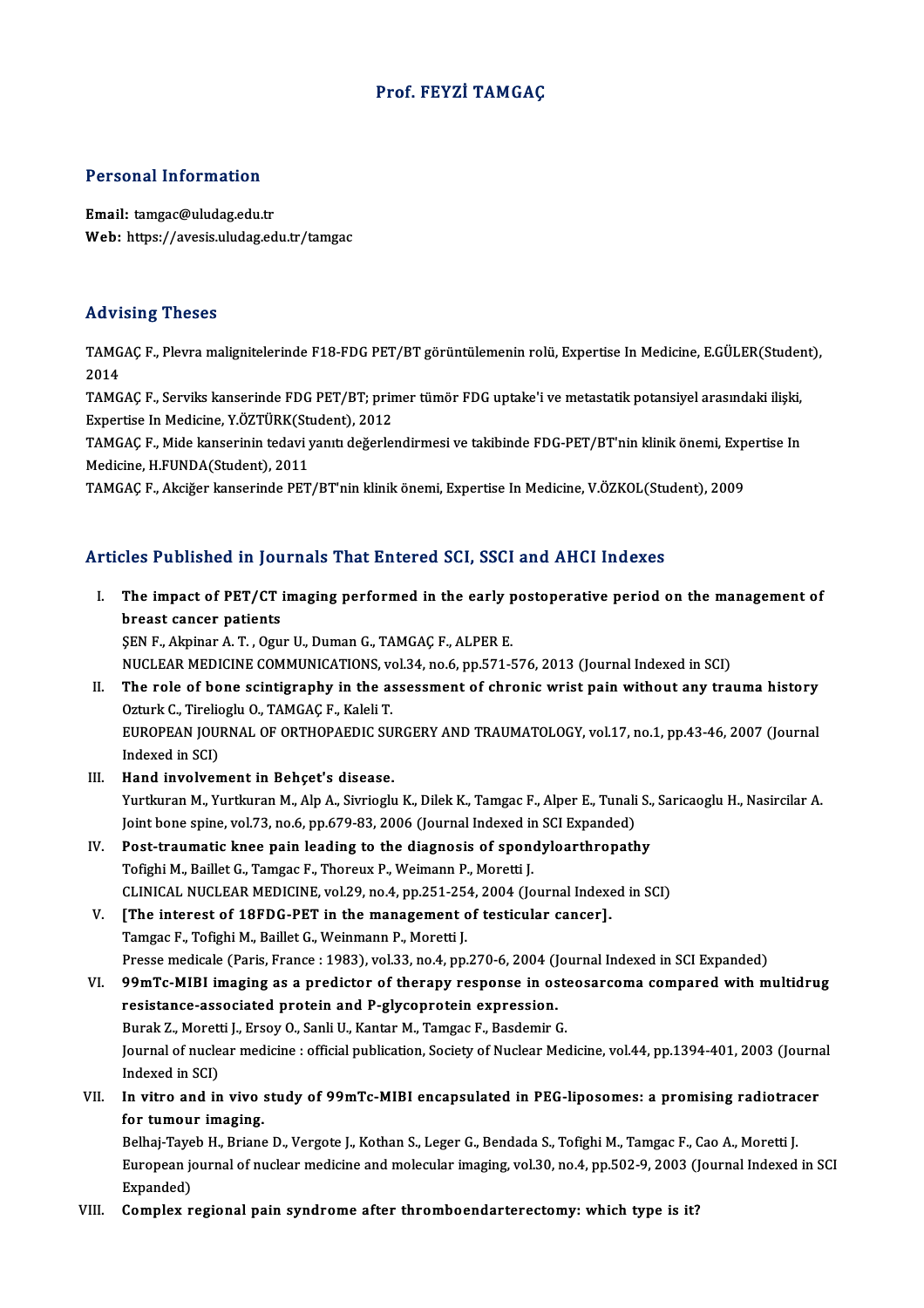Baillet G., Planchon C., Tamgac F., Thomassin M., Foult J.

Clinical nuclear medicine, vol.27, no.9, pp.619-21, 2002 (Journal Indexed in SCI Expanded)

IX. Assessment of malignancy in pulmonary lesions: FDG dual-head coincidence gamma camera imaging in association with serum tumor marker measurement. Assessment of malignancy in pulmonary lesions: FDG dual-head coincidence gamma camera imagin<br>in association with serum tumor marker measurement.<br>Bousson V., Moretti J. L. , Weinmann P., Safi N., Tamgac F., Groiselle C., de in association with serum tumor marker measurement.<br>Bousson V., Moretti J. L. , Weinmann P., Safi N., Tamgac F., Groiselle C., de Beco V., Hillali Y., Valeyre D., Breau J. I<br>Journal of nuclear medicine : official publicati Bousson V., Mor<br>Journal of nucle<br>Indexed in SCI)<br>A simple meth Journal of nuclear medicine : official publication, Society of Nuclear Medicine, vol.41, pp.1801-7, 2000 (Journal<br>Indexed in SCI)<br>X. A simple method to increase the diagnostic efficiency of gastroesophageal scintigraphy us Indexed in SCI)<br>A simple method to<br>knee-chest position.<br>Akbunar A T - Alper E knee-chest position.<br>Akbunar A. T. , Alper E., Nak S., Konuk N., Erkal B., Tamgac F. knee-chest position.<br>Akbunar A. T. , Alper E., Nak S., Konuk N., Erkal B., Tamgac F.<br>Clinical nuclear medicine, vol.24, no.11, pp.842-4, 1999 (Journal Indexed in SCI Expanded)<br>Probobility of melignangy in pulmonary lesions XI. Probability of malignancy in pulmonary lesions: 2 (fluorine) 18 fluoro 2 deoxyglucose coincidence<br>detection emission tomography (CDET) versus serum markers of lung cancer. Clinical nuclear medicine, vol.24, no.11, pp.842-4, 1999 (Journal Indexed in SCI Expanded<br>Probability of malignancy in pulmonary lesions: 2 (fluorine) 18 fluoro 2 deox<br>detection emission tomography (CDET) versus serum mark Probability of malignancy in pulmonary lesions: 2 (fluorine) 18 fluoro 2<br>detection emission tomography (CDET) versus serum markers of lung ca<br>Bousson V., Moretti J., Safi N., Tamgac F., De Beco V., Coulon M., Valeyre D., B detection emission tomography (CDET) versus serum markers of lun<br>Bousson V., Moretti J., Safi N., Tamgac F., De Beco V., Coulon M., Valeyre D., Bre<br>JOURNAL OF NUCLEAR MEDICINE, vol.40, no.5, 1999 (Journal Indexed in SCI)<br>I Bousson V., Moretti J., Safi N., Tamgac F., De Beco V., Coulon M., Valeyre D., Breau J.<br>JOURNAL OF NUCLEAR MEDICINE, vol.40, no.5, 1999 (Journal Indexed in SCI)<br>XII. Is technetium-99m-MIBI a relevant tracer to tumor respon JOURNAL OF NUCLEAR MEDICINE, vol.40, no.5, 1999 (Journal Indexed in SCI)<br>Is technetium-99m-MIBI a relevant tracer to tumor response to chemotherapy of bone lesions<br>Moretti J. L. , Tamgac F., Weinmann P., Baillet G.<br>Journal Is technetium-99m-MIBI a relevant tracer to tumor response to chemotherapy of bone lesions<br>Moretti J. L. , Tamgac F., Weinmann P., Baillet G.<br>Journal of nuclear medicine : official publication, Society of Nuclear Medicine, Moretti J. L. , Tamgac F., Weinmann P., Baillet G.<br>Journal of nuclear medicine : official publication<br>Indexed in SCI) Journal of nuclear medicine : official publication, Society<br>Indexed in SCI)<br>XIII. If that is the left ureter, where is the left kidney? Indexed in SCI)<br>If that is the left ureter, where<br>Akbunar A. T. , Alper E., Tamgac F.<br>Journal of nuclear modicine : offici Akbunar A. T. , Alper E., Tamgac F.<br>Journal of nuclear medicine : official publication, Society of Nuclear Medicine, vol.39, 1998 (Journal Indexed in SCI) Akbunar A. T. , Alper E., Tamgac F.<br>Journal of nuclear medicine : official publication, Society of Nuclear Medicine, vol.39, 1998 (Journal Indexed in S<br>XIV. Role of lung retention of iodine-123 iodoamphetamine in the e Journal of nu<br><mark>Role of lun</mark><br>blood flow.<br>Moretti LL Role of lung retention of iodine-123 iodo:<br>blood flow.<br>Moretti J. L. , Baillet G., Tamgac F., Weinmann P.<br>European journal of nuclear medicine, vol 24. p blood flow.<br>Moretti J. L. , Baillet G., Tamgac F., Weinmann P.<br>European journal of nuclear medicine, vol.24, pp.1331, 1997 (Journal Indexed in SCI)<br>Trasers of sanser sells in nuclear enselesy. Moretti J. L. , Baillet G., Tamgac F., Weinmann P.<br>European journal of nuclear medicine, vol.24, pp.1331, 1997 (<br>XV. Tracers of cancer cells in nuclear oncology.<br>Tamgac F., Baillet G., Moretti J., Safi N., Weinmann P., deB European journal of nuclear medicine, vol.24, pp.1331, 1997 ()<br>Tracers of cancer cells in nuclear oncology.<br>Tamgac F., Baillet G., Moretti J., Safi N., Weinmann P., deBeco V.<br>MEDECINE NUCLEAURE vol.21, po 5, pp.202, 209, 1 Tracers of cancer cells in nuclear oncology.<br>Tamgac F., Baillet G., Moretti J., Safi N., Weinmann P., deBeco V.<br>MEDECINE NUCLEAIRE, vol.21, no.5, pp.293-298, 1997 (Journal Indexed in SCI)<br>Te 99m HMDB imaging of a large sha XVI. Tc-99m HMDP imaging of a large chondrosarcoma of the knee<br>Tamgac F., Baillet G., Dauthieux P., Cornelie C., Moretti J. MEDECINE NUCLEAIRE, vol.21, no.5, pp.293-298, 1997<br>Tc-99m HMDP imaging of a large chondrosarcom<br>Tamgac F., Baillet G., Dauthieux P., Cornelie C., Moretti J.<br>CLINICAL NUCLEAR MEDICINE vol.22, no.4, np.354, 255 Tc-99m HMDP imaging of a large chondrosarcoma of the knee<br>Tamgac F., Baillet G., Dauthieux P., Cornelie C., Moretti J.<br>CLINICAL NUCLEAR MEDICINE, vol.22, no.4, pp.254-255, 1997 (Journal Indexed in SCI)<br>The myeogradium and XVII. The myocardium and brain SPECT findings in organophosphate poisoning.<br>Ozyurt G., Yilmazlar A., Tamgaç F., Kaplan N. CLINICAL NUCLEAR MEDICINE, vol.22, no.4,<br>The myocardium and brain SPECT find<br>Ozyurt G., Yilmazlar A., Tamgaç F., Kaplan N. The myocardium and brain SPECT findings in organophosphate poisoning.<br>Ozyurt G., Yilmazlar A., Tamgaç F., Kaplan N.<br>European journal of emergency medicine : official journal of the European Society for Emergency Medicine, Ozyurt G., Yilmazlar A., Tamgaç F., Kaplan N.<br>European journal of emergency medicine : official journal Indexed in SCI Expanded) European journal of emergency medicine : official journal of the European Society for Emergency Medicine,<br>pp.29-31, 1997 (Journal Indexed in SCI Expanded)<br>XVIII. Acute pyelonephritis in adults: Comparison between DMSA-Tc-9 pp.29-31, 199<br>Acute pyelon<br>tomography<br>Meretti L. Tam Acute pyelonephritis in adults: Comparison between DMSA-Tc-99m scintigrap<br>tomography<br>Moretti J., Tamgac F., Baillet G., Weinmann P., Krief S., Rocchisani J., Buchet P., Meyrier A.<br>MEDECINE NUCLEAIRE IMACERIE FONCTIONNELLE tomography<br>Moretti J., Tamgac F., Baillet G., Weinmann P., Krief S., Rocchisani J., Buchet P., Meyrier A.<br>MEDECINE NUCLEAIRE-IMAGERIE FONCTIONNELLE ET METABOLIQUE, vol.21, no.2, pp.72-76, 1997 (Journal<br>Indexed in SCI) Moretti J., Tamgac F., Baillet G., Weinmann P., Krief S., Rocchisani J., Buchet P., Meyrier A. MEDECINE NUCLEAIRE-IMAGERIE FONCTIONNELLE<br>Indexed in SCI)<br>XIX. Cocaine: From addiction to functional imaging.<br>Tomgas E. Baillet C. Moretti L. Tikofeki B. Indexed in SCI)<br>Cocaine: From addiction to functiona<br>Tamgac F., Baillet G., Moretti J., Tikofski R.<br>MEDECINE NUCLEAIRE vol 21, no 1, nn 6 Cocaine: From addiction to functional imaging.<br>Tamgac F., Baillet G., Moretti J., Tikofski R.<br>MEDECINE NUCLEAIRE, vol.21, no.1, pp.6-14, 1997 (Journal Indexed in SCI)<br>Viaualization of nonillary thuroid carginome and its me Tamgac F., Baillet G., Moretti J., Tikofski R.<br>MEDECINE NUCLEAIRE, vol.21, no.1, pp.6-14, 1997 (Journal Indexed in SCI)<br>XX. Visualization of papillary thyroid carcinoma and its metastatic lymph nodes. Images with Tc-99 MEDECINE NUCLEAIRE, vol.21, no.1, pp.6-14, 1997<br>Visualization of papillary thyroid carcinoma<br>pertechnetate, Tl-201, and Tc-99m sestamibi.<br>Alper E. Althuner T. Temses E Visualization of papillary th<br>pertechnetate, Tl-201, and '<br>Alper E., Akbunar T., Tamgac F.<br>Clinical pucker medicine, vol.23 pertechnetate, Tl-201, and Tc-99m sestamibi.<br>Alper E., Akbunar T., Tamgac F.<br>Clinical nuclear medicine, vol.21, no.10, pp.815-6, 1996 (Journal Indexed in SCI Expanded)<br>99Tem HMBAQ brain SBET in nationts with neaudatumour s Alper E., Akbunar T., Tamgac F.<br>Clinical nuclear medicine, vol.21, no.10, pp.815-6, 1996 (Journal Indexed in<br>XXI. 99Tcm-HMPAO brain SPET in patients with pseudotumour cerebri.<br>Relieved Temgao F. Alper F. Zerifogly M. Bore Clinical nuclear medicine, vol.21, no.10, pp.815-6, 1996 (Journal Incorport United States of Augustalian SPET<br>Bakar M., Tamgac F., Alper E., Zarifoglu M., Bora I., Turan F., Ogul E.<br>Nuclear medicine communications vol.17, 99Tcm-HMPAO brain SPET in patients with pseudotumour cerebri.<br>Bakar M., Tamgac F., Alper E., Zarifoglu M., Bora I., Turan F., Ogul E.<br>Nuclear medicine communications, vol.17, no.8, pp.696-700, 1996 (Journal Indexed in SCI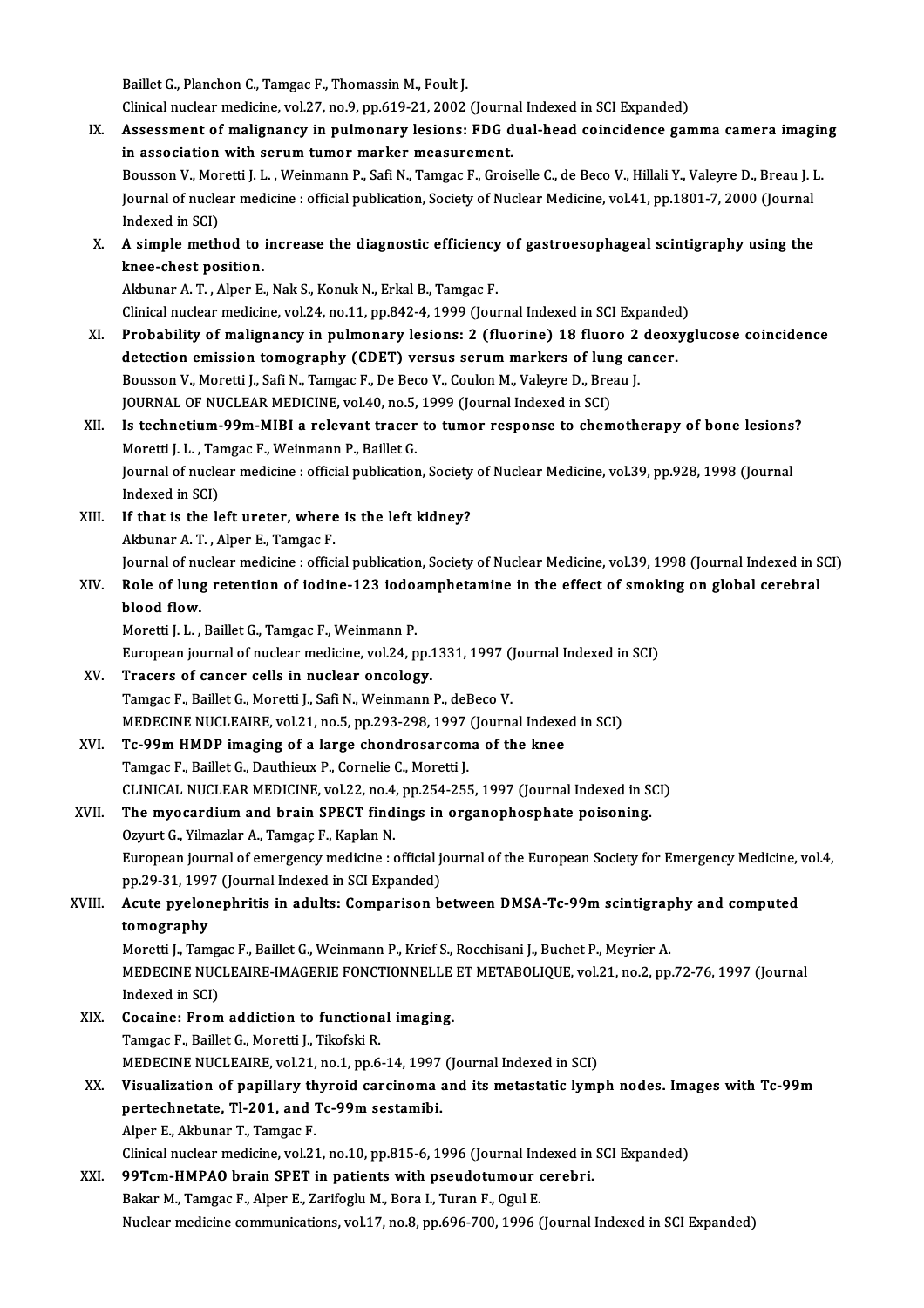XXI . Assessment of renal functional changes fol owing transurethral prostatectomy using Tc-99m Assessment of rena<br>ethylenedicysteine.<br>Alper E. Althuner A. 7 Assessment of renal functional changes following transure<br>ethylenedicysteine.<br>Alper E., Akbunar A., Tamgac F., Akinci H., Yavascaoglu I., Simsek U.<br>JOUPMAL OF NUCLEAR MEDICINE vol 27, no 5, nn 1292, 1996 (Jou ethylenedicysteine.<br>Alper E., Akbunar A., Tamgac F., Akinci H., Yavascaoglu I., Simsek U.<br>JOURNAL OF NUCLEAR MEDICINE, vol.37, no.5, pp.1292, 1996 (Journal Indexed in SCI)<br>Extraekalatal accumulation of Te 99m HMDB in a tub

Alper E., Akbunar A., Tamgac F., Akinci H., Yavascaoglu I., Simsek U.<br>JOURNAL OF NUCLEAR MEDICINE, vol.37, no.5, pp.1292, 1996 (Journal Indexed in SC<br>XXIII. Extraskeletal accumulation of Tc-99m HMDP in a tuberculous cold a JOURNAL OF NUCLEAR MEDICINE, vol.37, no.5, pp.1292,<br>Extraskeletal accumulation of Tc-99m HMDP in a t<br>Tamgac F., Baillet G., Alper E., Delporte M. P. , Moretti J. L.<br>Clinical nuclear modicine, vol.20, np.1092, 1995 (Journal Extraskeletal accumulation of Tc-99m HMDP in a tuberculous co<br>Tamgac F., Baillet G., Alper E., Delporte M. P. , Moretti J. L.<br>Clinical nuclear medicine, vol.20, pp.1092, 1995 (Journal Indexed in SCI)<br>Farly and delayed brai Tamgac F., Baillet G., Alper E., Delporte M. P. , Moretti J. L.<br>Clinical nuclear medicine, vol.20, pp.1092, 1995 (Journal Indexed in SCI)<br>XXIV. Early and delayed brain SPECT with technetium-99m-ECD and iodine-123-IMP i

Moretti J. L., Tamgac F., Weinmann P., Caillat-Vigneron N., Belin C. A., Cesaro P., Holman B. L., Defer G. Early and delayed brain SPECT with technetium-99m-ECD and iodine-123-IMP in subacute stroke:<br>Moretti J. L. , Tamgac F., Weinmann P., Caillat-Vigneron N., Belin C. A. , Cesaro P., Holman B. L. , Defer G.<br>Journal of nuclear Moretti J. L. , Tai<br>Journal of nucle<br>Indexed in SCI)<br>Non-matched Journal of nuclear medicine : official publication, Society of Nuclear Medicine, vol.35, pp.1444-9, 1994 (Journal<br>Indexed in SCI)<br>XXV. Non-matched images with 123I-IMP and 99mTc-bicisate single-photon emission tomography i

Indexed in SCI)<br>Non-matched images with 123I-IMP and 99mTc-bicisate single-photon emission tomog<br>demonstration of focal hyperaemia during the subacute phase of an ischaemic stroke.<br>Tamges E. Maretti L.L. Defer G. Weinmann Non-matched images with 123I-IMP and 99mTc-bicisate single-photon emission tomography in the<br>demonstration of focal hyperaemia during the subacute phase of an ischaemic stroke.<br>Tamgac F., Moretti J. L., Defer G., Weinmann demonstration of focal hyperaemia during the subacute phase of an ischaem<br>Tamgac F., Moretti J. L. , Defer G., Weinmann P., Roussi A., Cesaro P.<br>European journal of nuclear medicine, vol.21, pp.254-7, 1994 (Journal Indexed Tamgac F., Moretti J. L. , Defer G., Weinmann P., Roussi A., Cesaro P.<br>European journal of nuclear medicine, vol.21, pp.254-7, 1994 (Journal Indexed in SCI)<br>XXVI. DUAL-ISOTOPE MYOCARDIAL IMAGING - FEASIBILITY, ADVANTAGES A

European journal of nuclear medicine, vol.21, pp.254-7, 1994 (Jc<br>DUAL-ISOTOPE MYOCARDIAL IMAGING - FEASIBILITY, AI<br>PRELIMINARY-REPORT ON 231 CONSECUTIVE PATIENTS<br>WEINMANN B. FOULTJ J ECULUDEC D. TAMCAC E. BECUTMA) PRELIMINARY-REPORT ON 231 CONSECUTIVE PATIENTS<br>WEINMANN P., FOULT J., LEGULUDEC D., TAMGAC F., RECHTMAN D., NEUMAN A., CAILLATVIGNERON N., MORETTI<br>J. P<br>V.J<br>E. WEINMANN P., FOULT J., LEGULUDEC D., TAMGAC F., RECHTMAN D., NEUMAN A., CAILLATVIGNERON <mark>I</mark><br>J.<br>EUROPEAN JOURNAL OF NUCLEAR MEDICINE, vol.21, no.3, pp.212-215, 1994 (Journal Indexed in SCI)<br>Comparison of broin SBECT using 2 J.<br>EUROPEAN JOURNAL OF NUCLEAR MEDICINE, vol.21, no.3, pp.212-215, 1994 (Journal Indexed in SCI)<br>XXVII. Comparison of brain SPECT using 99mTc-bicisate (L,L-ECD) and [123I]IMP in cortical and<br>subsertisel strekes

EUROPEAN JOURNAL<br>Comparison of brain<br>subcortical strokes.<br>Moratti L. Defer C. Comparison of brain SPECT using 99mTc-bicisate (L,L-EC)<br>subcortical strokes.<br>Moretti J. L. , Defer G., Tamgac F., Weinmann P., Belin C., Cesaro P.<br>Journal of cerebral blood flow and metabolism : official journal of

subcortical strokes.<br>Moretti J. L. , Defer G., Tamgac F., Weinmann P., Belin C., Cesaro P.<br>Journal of cerebral blood flow and metabolism : official journal of the International Society of Cerebral Blood Flow<br>and Metabolism Moretti J. L. , Defer G., Tamgac F., Weinmann P., J<br>Journal of cerebral blood flow and metabolism<br>and Metabolism, 1994 (Journal Indexed in SCI)

# Articles Published in Other Journals

- rticles Published in Other Journals<br>I. The effects of memory, extra-memorial functions, andneuro-imaging on the prognosis of operated<br>andnen energied temporal labe enjlangy patients The effects of memory, extra-memorial functions,<br>andnon-operated temporal lobe epilepsy patients<br>continty, POPA LH, PICAN DEMIP A, PEKAP A, HAKY The effects of memory, extra-memorial functions, andneuro-imaging on the pr<br>andnon-operated temporal lobe epilepsy patients<br>cantürk v., BORA İ. H. , BİCAN DEMİR A., BEKAR A., HAKYEMEZ B., TAMGAÇ F., TÜRKEŞ N.<br>Demineğlu Bil andnon-operated temporal lobe epilepsy patients<br>cantürk v., BORA İ. H. , BİCAN DEMİR A., BEKAR A., HAKYEMEZ B., TAMGAÇ F., TÜRKEŞ N.<br>Demiroğlu Bilim Üniversitesi Florence Nightingale Tıp Dergisi, 2020 (Other Refereed Natio
- II. Semiology, Video-Electroencephalography Monitoring, Neuroimaging, and Neuropsychological Demiroğlu Bilim Üniversitesi Florence Nightingale Tıp Dergisi, 2020 (Other Refereed<br>Semiology, Video-Electroencephalography Monitoring, Neuroimaging, and<br>Functions in Lateralization/Localization in Extratemporal Lobe Epile Semiology, Video-Electroencephalography Monitoring, N<br>Functions in Lateralization/Localization in Extratempora<br>Gunes A., Demir A., Bora I., Turkes N., HAKYEMEZ B., TAMGAÇ F.<br>FPU EPSL vol 25, no 2, nn 59,69,2019 (Journal In Functions in Lateralization/Localization in Extratempora<br>Gunes A., Demir A., Bora I., Turkes N., HAKYEMEZ B., TAMGAÇ F.<br>EPILEPSI, vol.25, no.2, pp.59-68, 2019 (Journal Indexed in ESCI)<br>Hodskin J onfoma Islaminde Bositron E Gunes A., Demir A., Bora I., Turkes N., HAKYEMEZ B., TAMGAÇ F.<br>EPILEPSI, vol.25, no.2, pp.59-68, 2019 (Journal Indexed in ESCI)<br>III. Hodgkin Lenfoma İzleminde Pozitron Emisyon Tomografisi (Pet) Kullanımının Rolü
- KURTM.,ÇETİNTAŞ S.,ÖztürkA.,GÜNEŞN.,EDİNCİKÇ.,ÖZKANL.,TAMGAÇF. Uludağ Üniversitesi Tıp Fakültesi Dergisi, vol.33, no.2, pp.51-54, 2007 (Other Refereed National Journals) KURT M., ÇETİNTAŞ S., Öztürk A., GÜNEŞ N., EDİNCİK Ç., ÖZKAN L., TAMGAÇ F.<br>Uludağ Üniversitesi Tıp Fakültesi Dergisi, vol.33, no.2, pp.51-54, 2007 (Other Refereed National Journals)<br>IV. Tc-99 HMPAO cerebral SPECT imagi
- Uludağ Üniversitesi Tıp Fakülte<br>Tc-99 HMPAO cerebral SPE<br>Kahveci F., Bekar A., Tamgac F.<br>Ulusel trauma dergisi Turkisl Tc-99 HMPAO cerebral SPECT imaging in brain death patients with complex spinal automatism.<br>Kahveci F., Bekar A., Tamgac F.<br>Ulusal travma dergisi = Turkish journal of trauma & emergency surgery : TJTES, vol.8, pp.198-201, 2 Kahveci F., Bekar A., Tamgac F.<br>Ulusal travma dergisi = Turkis<br>Journals of Other Institutions)<br>99mTe MAG3 and 99mTe D Ulusal travma dergisi = Turkish journal of trauma & emergency surgery : TJTES, vol.8, pp.198<br>Journals of Other Institutions)<br>V. 99mTc-MAG3 and 99mTc-DMSA in the detection and assessment of pyelonephritis.<br>Tamgas E. Maretti
- Journals of Other Institutions)<br>V. 99mTc-MAG3 and 99mTc-DMSA in the detection and assessment of pyelonephritis.<br>Tamgac F., Moretti J. L. , Rocchisani J. M. , Baillet G., Weinmann P. 99mTc-MAG3 and 99mTc-DMSA in the detection and assessment of pyelonephritis.<br>Tamgac F., Moretti J. L. , Rocchisani J. M. , Baillet G., Weinmann P.<br>Journal of nuclear biology and medicine (Turin, Italy : 1991), vol.37, pp.6 Tamgac F., M<br>Journal of n<br>Institutions)